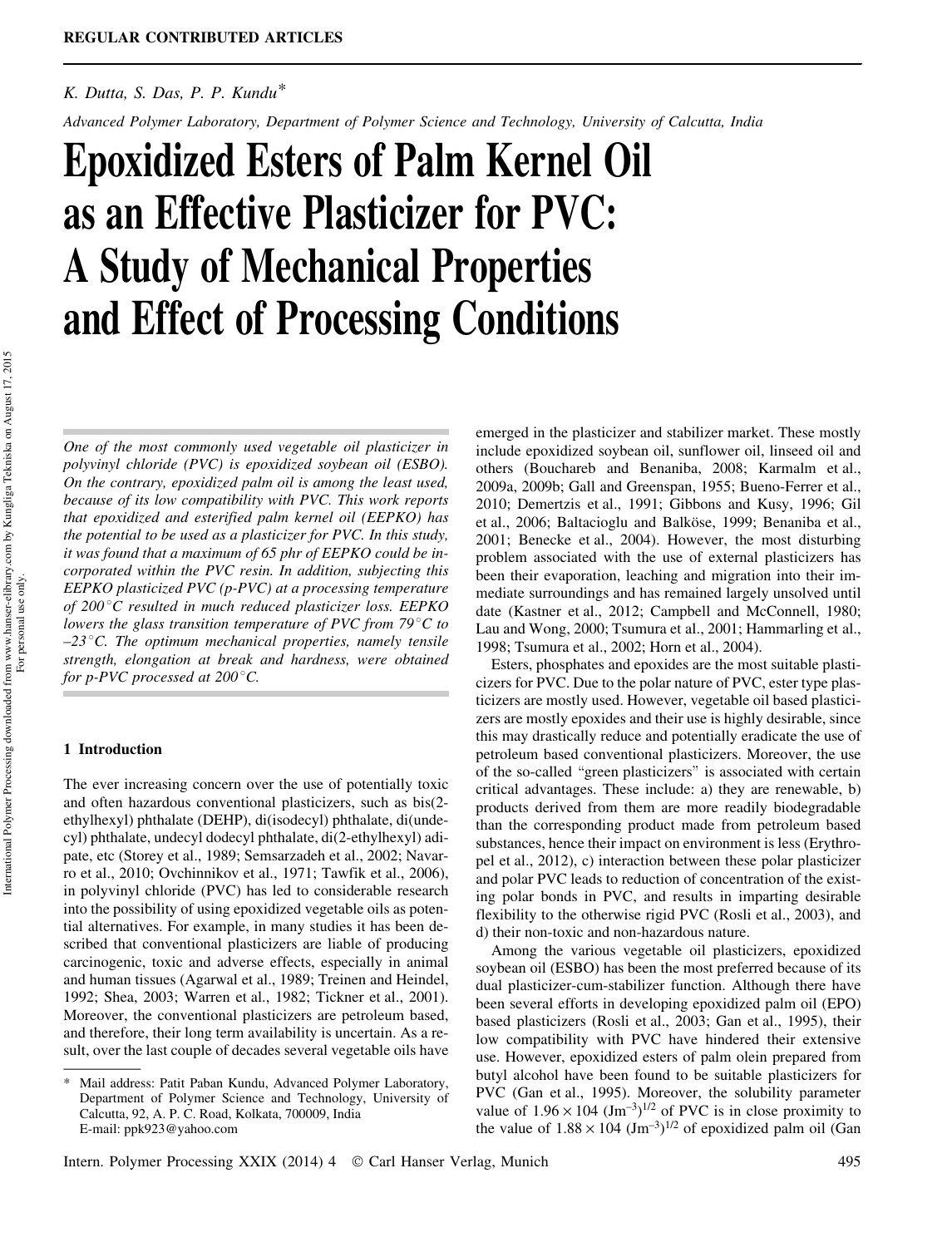et al., 1995). It was reported that palmitates present in palm oil were found to be largely responsible for the poorer compatibility of the epoxy esters of palm olein prepared from higher alcohols (Gan et al., 1995).

Considering the problems associated with poor compatibility, and environmental and thermal stability (Demertzis et al., 1991; Staples et al., 1997), it was intuited that epoxidized palm kernel oil (EPKO), that is oil derived from the kernel of palm fruit, shall serve as a potential plasticizer for PVC. Moreover, considering the polar nature of PVC, it was conceived that esterification of EPKO shall lead to better compatibility with PVC (Bouchareb and Benaniba, 2008; Gan et al., 1995; Fenollar et al., 2009; Yousef et al., 2001). In addition, the inherently lower palmitic acid content of PKO (as compared to ordinary palm pulp oil) shall pose lesser hindrance towards compatibility. Furthermore, presence of lower degree of unsaturation than other commonly used vegetable oils shall lead to self-controlled degree of epoxidation and decreased oxidative degradation. The inherently lower iodine value shall also provide assistance as have been frequently reported (Bouchareb and Benaniba, 2008; Karmalm et al., 2009a; Gan et al., 1995). The approximate contents of fatty acids present in PKO as compared to ordinary palm oil are presented in Table 1. From the table it can be clearly seen that the total unsaturation content of PKO is only 17.6% in comparison to 45.7% unsaturation in ordinary palm oil. It is to be noted that these amounts of unsaturation are much lower compared to other vegetable oils used as plasticizers, such as linseed oil (89%), sunflower oil (88.4%), soybean oil (84.5%), jatropha oil (78.9%) and flax seed oil (91%). EEPKO also have the potential to serve as a stabilizer by virtue of possessing epoxide groups (Baltacioglu and Balköse, 1999; Benaniba et al., 2001; Fenollar et al., 2009; Lee et al., 1995; Starnes et al., 2006).

# 2 Experimental

## *2.1 Materials*

Formic acid (90%) and hydrogen peroxide (50%) were used for epoxidation. Butyl alcohol (AR) was obtained from Merck. It was then distilled from magnesium activated with iodine in a dry nitrogen atmosphere. Polyvinyl chloride, DEHP and palm kernel oil were obtained from Sigma Aldrich. The oil used was refined, bleached and deodorized following the reported standard procedure (Satue et al., 1995; Man and Hussin, 1998; Young, 1983; Goh et al., 1985; Badri et al., 2001). It was dried under reduced pressure in order to remove the moisture and volatile components prior to use. The commercial PVC resin Lacovyl PB 1172 H possessed an ISO viscosity or kwert (k) value (parameter that characterizes the viscosity of a material, and is a measure of the molecular weight of the PVC resin) of 70, as measured according to ISO standard 1628-2 by the supplier. The PVC used was a suspension resin.

### *2.2 Preparation of Esters and Epoxidation*

Butyl esters of PKO were prepared by alcoholysis by butyl alcohol, using KOH as catalyst (Gan et al., 1995). Epoxidations were carried out *in situ* by the method of peroxyformic acid. Typically, 50 g of the oil was mixed with 12 g of formic acid in a 125 ml Erlenmeyer flask. Epoxidation was started by gradually charging hydrogen peroxide  $(H_2O_2)$  into the mixture over a period of 4 h. A mole ratio of  $1:1.5$  (C=C:  $H_2O_2$ ) was used at a constant temperature of  $50^{\circ}$ C. Here, moles of unsaturated ester refer to moles of ethylenic unsaturation present in the ester (Fong and Salimon, 2012). After complete addition of  $H_2O_2$ , the reaction was allowed to continue for another 4 h. After the completion of the reaction, the mixture was cooled down and neutralized by water. Diethyl ether was used to enhance the separation of the oil product from water phase. The final product was dried by heating at  $40^{\circ}$ C. Table 2 compiles the various properties of EEPKO.

| Properties                                      | Values |  |
|-------------------------------------------------|--------|--|
| Oxirane oxygen mole $%$                         | 3.1    |  |
| Acid value                                      | 1.2    |  |
| Iodine value                                    | 0.5    |  |
| Specific gravity (kg m <sup>-3</sup> ) at 28 °C | 943    |  |

*Table 2. Properties of EEPKO*

| Type of fatty acid                  | Palm kernel oil content<br>% | Ordinary palm oil content<br>$\%$ |
|-------------------------------------|------------------------------|-----------------------------------|
| Saturated caprylic acid (C8)        | 3.3                          |                                   |
| Saturated capric acid (C10)         | 3.4                          |                                   |
| Saturated lauric acid (C12)         | 48.2                         |                                   |
| Saturated myristic acid (C14)       | 16.2                         | 1.0                               |
| Saturated palmitic acid (C16)       | 8.4                          | 43.5                              |
| Saturated stearic acid (C18)        | 2.5                          | 4.3                               |
| Monounsaturated oleic acid (C18)    | 15.3                         | 36.6                              |
| Polyunsaturated linoleic acid (C18) | 2.3                          | 9.1                               |
| <b>Others</b>                       | 0.4                          | 5.5                               |

*Table 1. Comparison between saturated and unsaturated fatty acid content of palm kernel oil and ordinary palm (pulp) oil*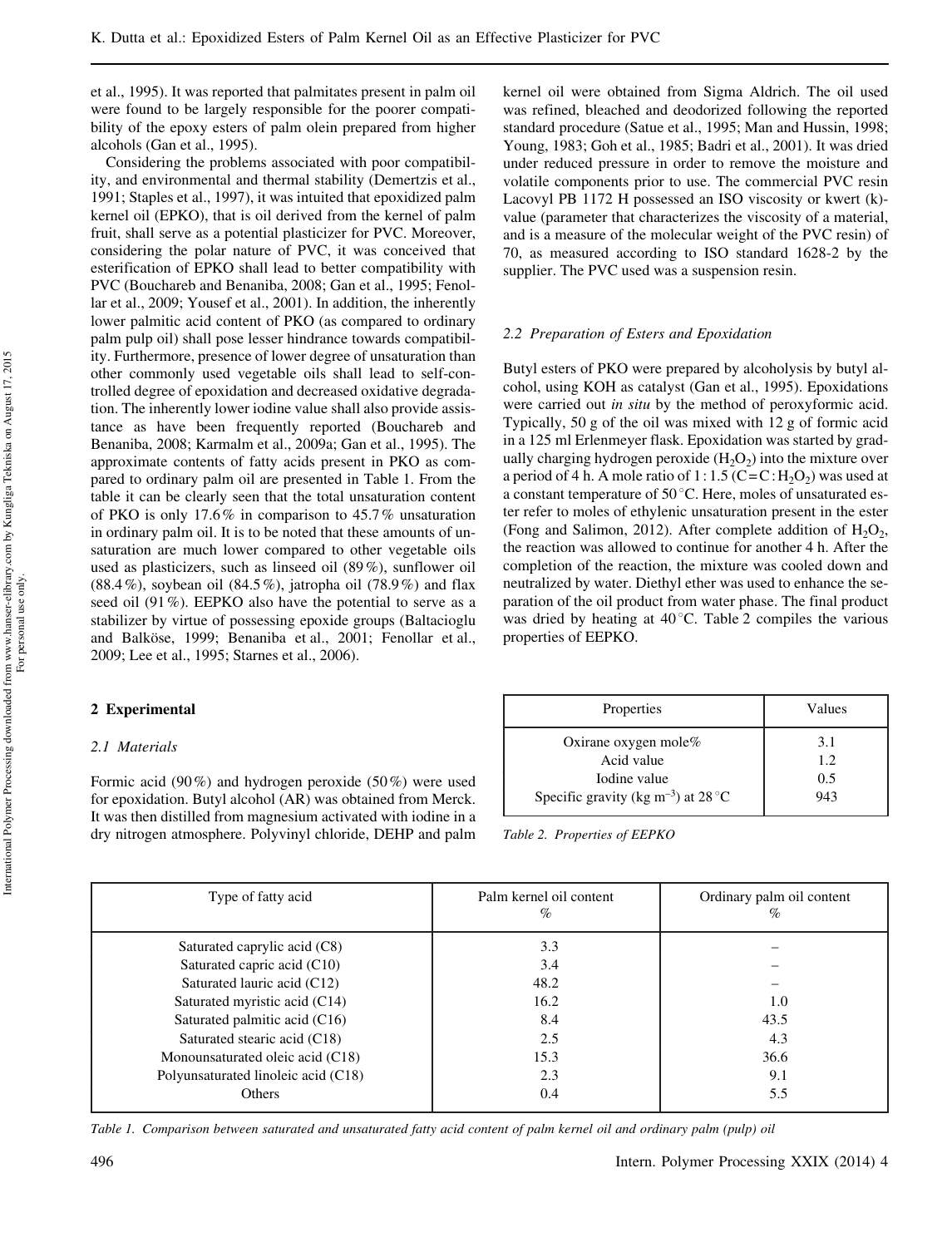#### *2.3 Sample Preparation*

100 phr (parts per hundred of resin) of PVC was thoroughly mixed with different phr of plasticizer in a rotative mixer for 20 min at a rotating speed of 5 rpm to prepare PVC dispersion in liquid plasticizer matrix. After complete mixing, the respective pastes were placed in a vacuum chamber to remove air bubbles. Three sets of samples were prepared as presented in Table 3. The total plasticizer content for each sample was maintained constant. Each sample was then processed in a compression mold at  $120^{\circ}$ C,  $140^{\circ}$ C,  $160^{\circ}$ C,  $180^{\circ}$ C and  $200^{\circ}$ C under a load of 10000 kg with a molding time of 10 min. Sheets of  $9 \times 9 \times 0.5$  cm<sup>3</sup> were obtained.

## *2.4 Plasticizer Loss and Change of Glass Transition Temperature (T<sup>g</sup> ) of PVC*

Room temperature  $(25^{\circ}C)$  plasticizer loss was measured from the observed difference in the weight of each test piece recorded over a period of 14 days. The formula used for determining the plasticizer loss for all the samples was:

% Plasticizer loss =  $[(W_0 - W) \times 100]/W_0$ , (1)

where  $W_0$  is the initial weight of the plasticized PVC (p-PVC) and, W is the weight of the p-PVC obtained at the end of the test.

Rectangular strips of p-PVC, with dimensions approximately  $3 \times 8$  cm<sup>2</sup> and having a weight of approximately 5 g, were cut from the original sample and used as test specimens for all

| Set<br>No. | Sample<br>No. | <b>PVC</b><br>phr | <b>DEHP</b><br>phr | <b>EEPKO</b><br>phr |
|------------|---------------|-------------------|--------------------|---------------------|
| 01         | 01            | 100               | 5                  | 10                  |
|            | 02            | 100               | 5                  | 20                  |
|            | 03            | 100               | 5                  | 30                  |
|            | 04            | 100               | 5                  | 40                  |
|            | 05            | 100               | 5                  | 50                  |
|            | 06            | 100               | 5                  | 60                  |
| 02         | 01            | 100               |                    | 15                  |
|            | 02            | 100               |                    | 25                  |
|            | 03            | 100               |                    | 35                  |
|            | 04            | 100               |                    | 45                  |
|            | 05            | 100               |                    | 55                  |
|            | 06            | 100               |                    | 65                  |
| 03         | 01            | 100               | 15                 |                     |
|            | 02            | 100               | 25                 |                     |
|            | 03            | 100               | 35                 |                     |
|            | 04            | 100               | 45                 |                     |
|            | 05            | 100               | 55                 |                     |
|            | 06            | 100               | 65                 |                     |

\* Constituents Ca/Zn stearate = 1 phr and Stearic acid = 1 phr have been used for all the formulations

*Table 3. Details of sample formulations*

Intern. Polymer Processing XXIX (2014) 4  $\qquad$  497

the plasticizer loss analysis. Elevated temperature loss was determined according to a BS method (BS 746, Appendix E) (BS 746, 1976), in which the test pieces were suspended vertically in a wire gauge placed in the centre of an oven for 7 days at a constant temperature of  $100^{\circ}$ C.

Migration test in n-hexane was carried out following the ASTM D 5227-01 standard (ASTM D 5227-01, 2001). Typically, the samples were immersed in n-hexane at a constant temperature of  $50^{\circ}$ C, and after 2 h the weight loss was measured. This method presumes that the weight of the residue extract present in n-hexane (obtained after evaporation of nhexane) is equal to the amount of plasticizer extracted from the sample. Again, the loss in weight of the sample can be presumed to be equal to the amount of plasticizer extracted. For this purpose, a square piece of 2.5 g weight of each sample was immersed in 1 000 ml of *n*-hexane. After 2 h, the sample was transferred to a covered beaker and subjected to vacuum drying at  $80^{\circ}$ C for 2 h, and then cooled to room temperature. The samples were then finally weighed to determine the loss of plasticizer from the samples. The glass transition temperatures  $(T_g)$  were determined with a Perkin Elmer DSC-7 apparatus using aluminum open crucibles. Approximately 12 mg of each sample was heated in a static nitrogen atmosphere in the temperature range of  $20^{\circ}$ C to  $550^{\circ}$ C and at a constant heating rate of  $10^{\circ}$ C min<sup>-1</sup>.

#### *2.5 Tensile Strength, Elongation at Break and Hardness*

Tensile strength and elongation at break were determined using an Instron Universal Testing Instrument, according to ISO 527- 2 (ISO 527-2, 2012). A 20 mm min–1 crosshead speed was used. Tests were done at  $27^{\circ}$ C and the reported values are the average obtained from five test samples. For the hardness test, the test specimens were first conditioned at a temperature of 27 °C and relative humidity of 85% for 24 h. Shore hardness was determined using a durometer, type A (Shore instrument) according to ASTM D 2240 method (ASTM D 2240-00, 2000).

### 3 Results and Discussion

#### *3.1 Influence of Processing Temperature and Analysis of Plasticizer Loss*

PVC plastisols, that is the paste formed by the combination of PVC resin and plasticizer, is a suspension of small and fine individual resin particles and sometimes aggregates dispersed in a liquid plasticizer matrix. Heating of this liquid plastisol results in increased interaction between the PVC and the plasticizer molecules. At first, plasticizer enters inside some voids within the aggregates and subsequently initiates solvation/ swelling of some individual PVC particles to form a homogeneous structure (Semsarzadeh et al., 2002; Wang and Chen, 1991; Hong and Huang, 1999). Upon continuation of the heating process and by the time the  $T_g$  of PVC is reached, the resin particles absorb the plasticizer to such a great extent that the plastisol becomes a solid paste (Boudhani et al., 2007; García and Marcilla, 1998; Kwak, 1995a; Marcilla and García, 1997a, 1997b, 1998). Fenollar et al. (2009) reported that for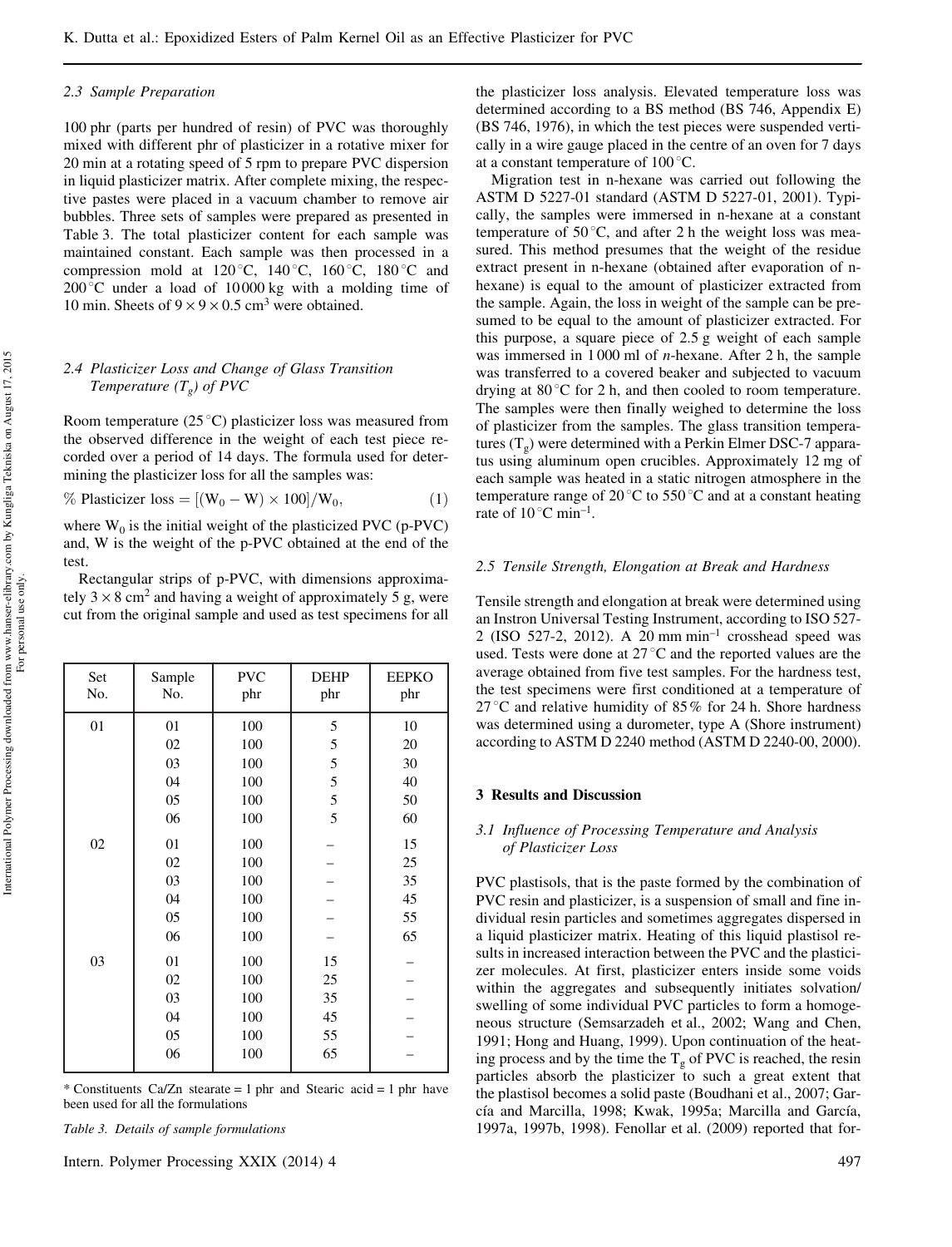mation of gel structure above the  $T_g$  and disappearance of free plasticizer peak in the DSC calorimetric curves indicate total plasticizer absorption. It has been suggested that a small fraction of the present epoxy rings open upon reaction at labile hydrogen sites in the PVC to form an ether linkage with the chlorinated epoxy (Fig. 1) (Bouchareb and Benaniba, 2008). However, at this stage the cohesion among the particles is poor leading to consequent poor mechanical properties. It is reported that a homogeneous matrix forms upon heat treatment above 190 $\degree$ C when fusion of PVC microcrystallites takes place (Kwak, 1995b; López et al., 2004). Upon subsequent cooling, a solid material, consisting of small primary particles, gets formed. A certain degree of cohesion might exist between these smaller particles, resulting in imparting flexibility to the solid material. It should be noted that larger visible particles



*Fig. 1. The reaction occurring between the epoxide rings of the oil with PVC, Bouchareb and Benaniba (2008)*



*Fig. 2. Room temperature plasticizer losses from the samples of set-1 (containing a fixed 5 phr of DEHP) represented as percentage against the time frame of the analysis represented in days. (A) sample-1, (B) sample-2, (C) sample-3, (D) sample-4, (E) sample-5, and (F) sample-6*

498 Intern. Polymer Processing XXIX (2014) 4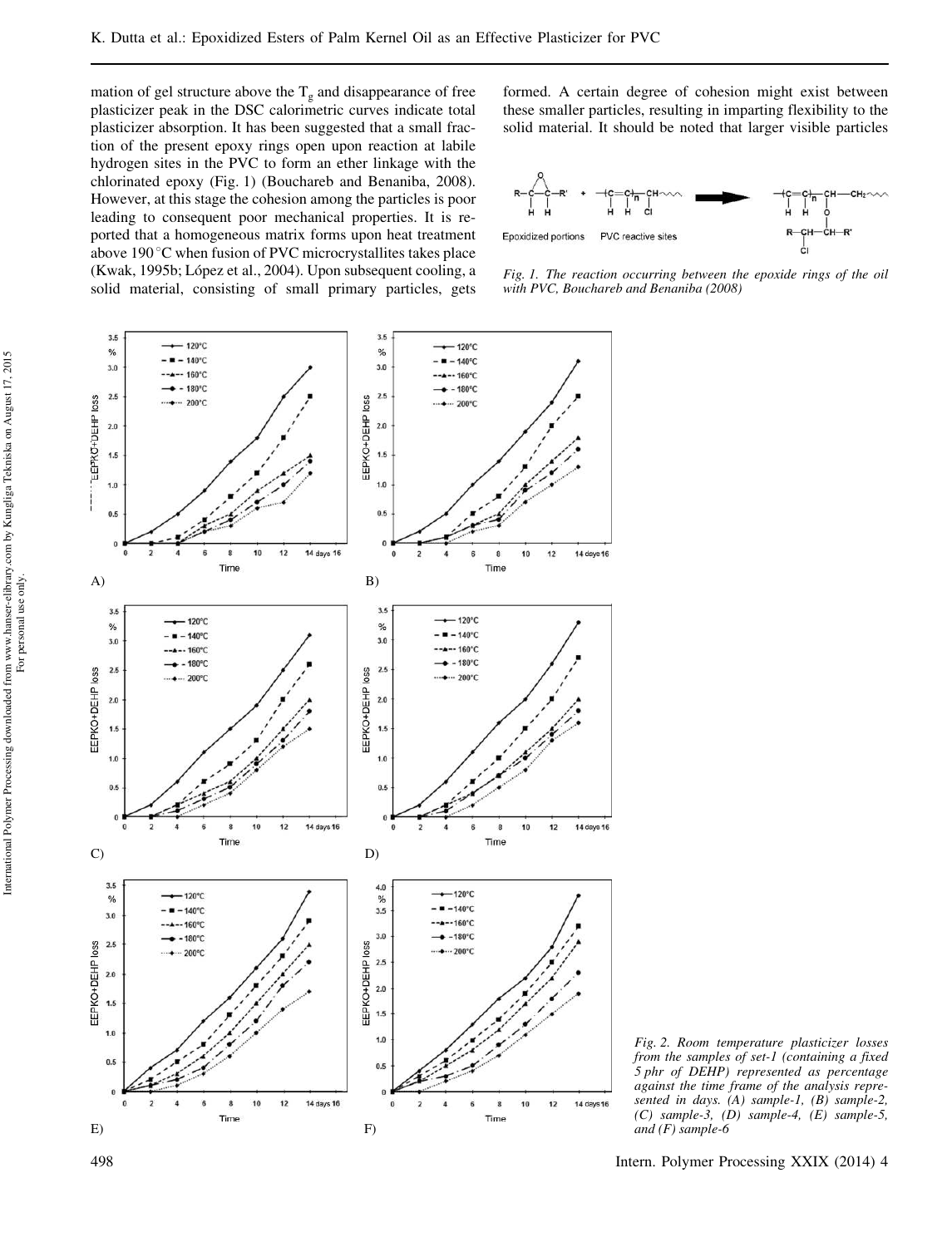will have been largely destroyed due to the material processing. Therefore, considering the above processes, it is possible to establish a relation between processing temperature and overall properties of PVC plastisol at room temperature. It should be noted that varying the heat treatment temperature from 120 $\degree$ C to 200 $\degree$ C resulted in a difference of only 0.1% of incorporated plasticizer among the samples, which can be neglected. Therefore, the total amount of initially incorporated plasticizer was assumed to be equal for all the samples and equal to the total plasticizer fed, for calculating the plasticizer loss percentages.

Loss of plasticizer from p-PVC does not only cause deterioration of p-PVC compounds, but is also associated with an even more serious contamination problem (Agarwal et al., 1989; Treinen and Heindel, 1992; Shea, 2003; Warren et al., 1982; Tickner et al., 2001; Kastner et al., 2012; Campbell and McConnell, 1980; Lau and Wong, 2000; Tsumura et al., 2001; Hammarling et al., 1998; Tsumura et al., 2002; Horn et al., 2004). Therefore, analysis of plasticizer loss is very critical before claiming the application potential of any plasticizer. Keeping this in mind, the samples were first subjected to room temperature plasticizer evaporation analysis. It was observed



*Fig. 3. Room temperature plasticizer losses from the samples of set-2 (containing only EEPKO) represented as percentage against the time frame of the analysis represented in days. (A) sample-1, (B) sample-2, (C) sample-3, (D) sample-4, (E) sample-5, and (F) sample-6*

Intern. Polymer Processing XXIX (2014) 4 499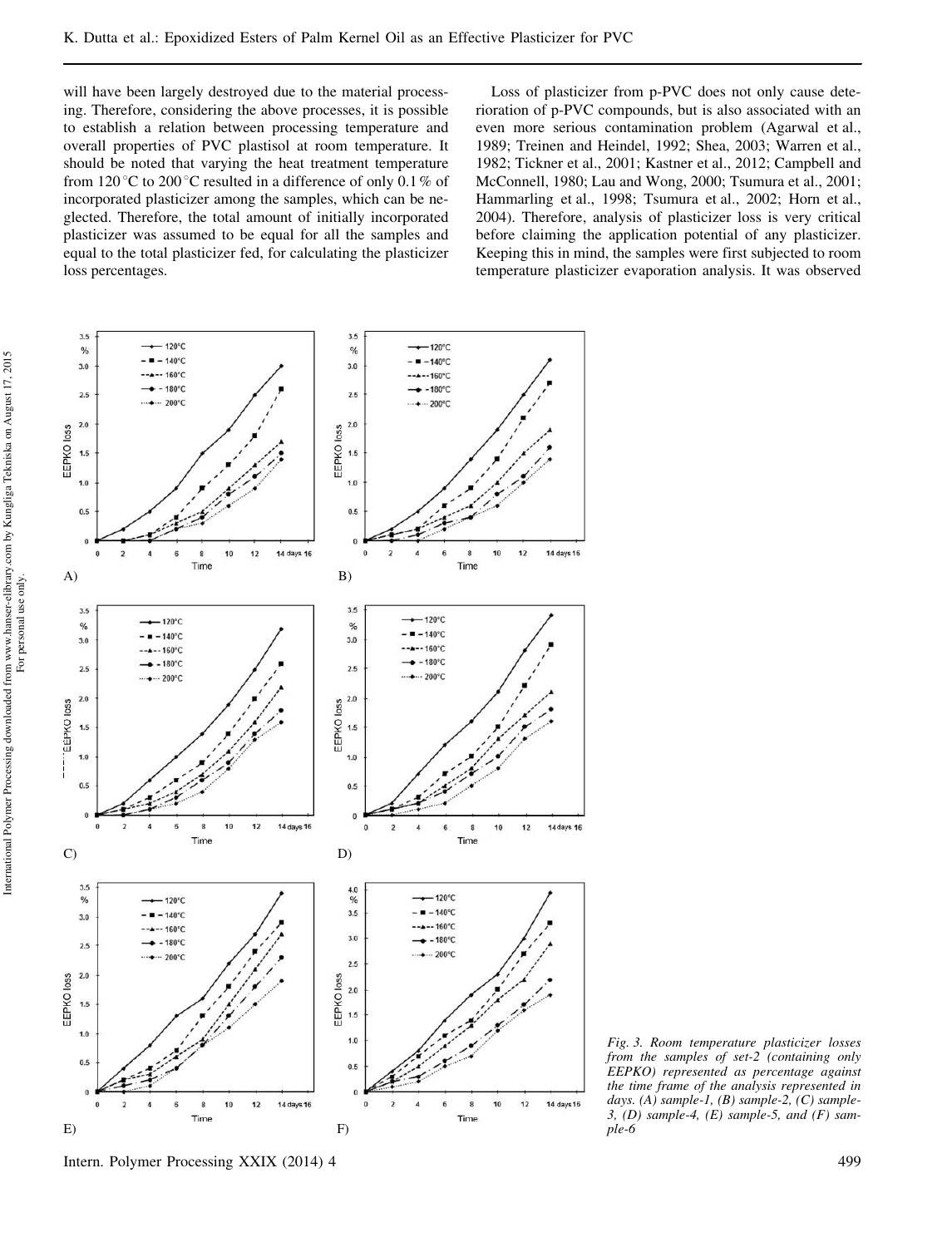that for both set of samples containing EEPKO (Table 3) the plasticizer loss was in the range of 1.8% to 3.8% in the 14 days time frame of the experiment. The %EEPKO loss vs. time curves of the first set of samples, i.e. with a fixed 5 phr of DEHP along with varying amount of EEPKO (Fig. 2), were closely similar to that obtained for the second set (Fig. 3). From both figures it can be seen that the samples corresponding to a processing temperature of  $200^{\circ}$ C showed the minimum plasticizer loss of about 1.8% after 14 days, possibly due to network formation via interactive associations (Fenollar et al., 2009). However, by comparing the individual results obtained among samples in set-1 (Fig. 2), and those among set-2 (Fig. 3), it can be easily seen that percent plasticizer loss increases with increasing plasticizer content. Although these loss values are on a higher side (compared to the 1.3% plasticizer loss observed for the sample containing 65 phr of DEHP), but considering the new plasticizer system dealt in here and in the ongoing work in this laboratory, lot of scope for further developments can be realized. Nevertheless, this obtained results, as of now, hinted at the efficiency of EEPKO to be able to complement a primary plasticizer, like DEHP, in p-PVC compounds.

Next, it was interesting to see the percentage plasticizer loss at an elevated temperature. This was necessary in order to realize an accelerated and long term condition which the p-PVC compound might have to face in service life. The results obtained after continuously exposing the samples at a temperature of  $100^{\circ}$ C for 7 days are represented in Fig. 4. Closely matching curves were observed between samples of set-1 and set-2, indicating that complete replacement of DEHP by EEP-KO does not result in reduced compatibility. In addition, from Fig. 4A and B it can be clearly seen that the amount of plasticizer loss increased with increasing plasticizer content. This result is expected and is comparable to that obtained from Figs. 2 and 3. In this respect it should be noted that upon testing samples containing higher than 65 phr of plasticizer, it was observed that a very high amount of plasticizer got lost possibly due to over loading of the plasticizer beyond the tolerable limit permitted by the compatibility between the plasticizer and PVC within the range of applied temperature. This, in effect, led to decline in mechanical integrity as can be expected. Therefore, a maximum of 65 phr plasticizer could be incorporated. Samples processed at  $180^{\circ}$ C and  $200^{\circ}$ C, similarly yielded superior results, i. e. lower plasticizer loss. The percent plasticizer losses recorded for the samples containing 65 phr plasticizer (both set-1 and set-2) were below 15%, corresponding to a processing temperature of 200 $^{\circ}$ C, as against 9% plasticizer loss observed for the sample containing 65 phr of DEHP and processed at  $200^{\circ}$ C.

The problem associated with migration of plasticizers by the process of extraction in organic mediums has already been discussed in previous sections. The migration loss of EEPKO by exposure to n-hexane at  $50^{\circ}$ C for a period of 2 h was determined. The results shown in Fig. 5 undoubtedly express the extent of compatibility exhibited by EEPKO towards PVC. Here too, higher amount of EEPKO present within PVC resulted in larger loss of plasticizer. The percent EEPKO that got migrated from the sample containing 65 phr EEPKO and processed at  $200^{\circ}$ C was 16%. This migration value remained almost constant upon increasing the exposure time from 2 h to 4 h, thus indicating good plasticizer absorption and high swollen particle interactions that restrict plasticizer mobility and migration. Therefore, better extent of network formation via interactive associations (at higher processing temperature) plays a crucial role in trapping the plasticizer molecules within its network, thus hindering its leaching (Fenollar et al., 2009). These results are motivating enough to utilize EEPKO as a plasticizer in PVC formulations in future.



*Fig. 5. Determination of percentage of EEPKO migrated from p-PVC to n-hexane (at 50°C for 2 h), from the percentage of weight loss of the p-PVC compound*



*Fig. 4. Analysis of plasticizer loss at 100°C for 7 days of (A) samples of set-1 containing fixed phr of DEHP, and (B) samples of set-2 containing only EEPKO*

500 Intern. Polymer Processing XXIX (2014) 4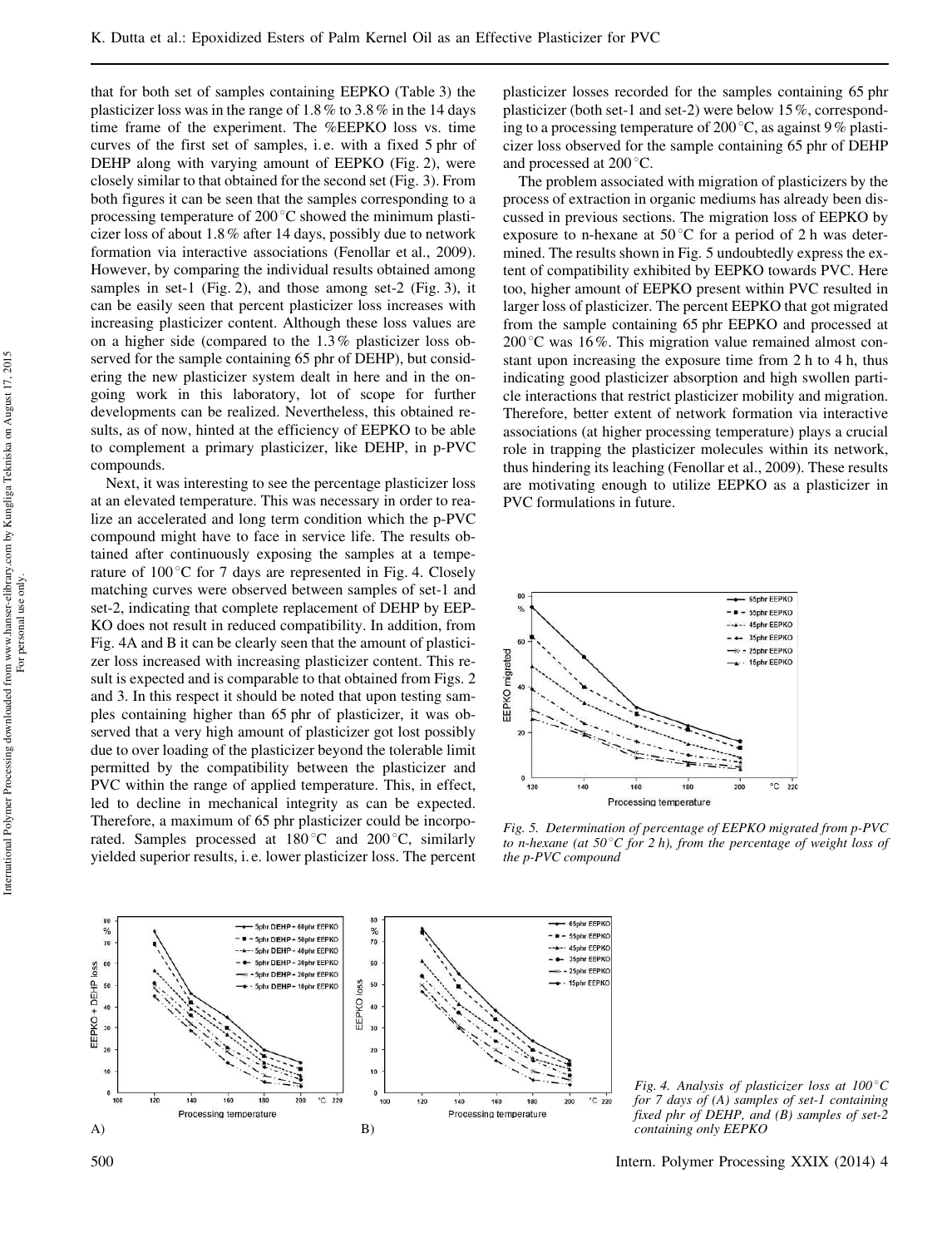### *3.2 Determination of T<sup>g</sup> of EEPK-Plasticized PVC*

An effective plasticizer acts principally as a flexible spacer between polymer chains and consequently reduces its rigidity. This phenomenon, in effect, shall result in lowering of the glass transition temperature of the polymer. Therefore, determination of change of  $T_g$  of PVC upon addition of plasticizer EEP-KO is demanding, since this is necessary to realize the working efficiency of EEPKO (Bueno-Ferrer et al., 2010; Beirnes and Burns, 1986). From the curves in Fig. 6 it can be seen that  $T_g$ of p-PVC processed at  $200^{\circ}$ C decreases with increasing amount of plasticizer incorporation. Similar trends were obtained for samples processed at  $180^{\circ}$ C and  $160^{\circ}$ C. However, samples processed at  $140^{\circ}$ C and  $120^{\circ}$ C showed insignificant effect on  $T_g$ . This is because of lesser extent of interaction present between the plasticizer and the PVC resin, and the correspondingly larger plasticizer loss exhibited by them. It was interesting to note that the samples containing both DEHP and EEPKO yielded a slightly better result compared to the samples containing only EEPKO. Incorporation of a total of 65 phr of DEHP and EEPKO resulted in the lowest  $T_{g}$  value of  $-32^{\circ}$ C, whereas that obtained for the corresponding sample containing only EEPKO gave a value of  $-23$  °C. Therefore, presence of DEHP is responsible for causing much lower  $T_g$ value. This was further evidenced from the Tg value of the p-PVC sample containing 65 phr of only DEHP. This sample produced a T<sub>g</sub> value of –51 °C. Beirnes and Burns also reported that incorporation of 70 phr DEHP in PVC resulted in a  $T_g$  of  $-60^{\circ}$ C (Beirnes and Burns, 1986). Probably for this reason, the presence of DEHP in the samples used in this work showed lower  $T_g$  value compared to those containing only EEPKO. It should also be noted that the DSC plots of p-PVC exhibited typical broad glass transition ranges, with the maximum of  $70^{\circ}$ C broad transition obtained for the samples with 65 phr plasticizer. This large transition range is a result of overlapping of two individual glass transitions, where the higher  $T_g$  is assigned to noncrystalline syndiotactic PVC sequences and the lower temperature transition to the more easily solvated atactic chain segments. This observation is similar to that observed by Beirnes and Burns (1986).



*Fig. 6. Variation of the glass transition temperature of p-PVC processed at 200*8*C with amount of plasticizer incorporation*

#### *3.3 Estimation of Solubility Parameter and Compatibility*

Determining the solubility parameters  $(\delta)$  of the prepared oil derivatives and comparing them with PVC and conventional commercial plasticizers is very important in order to understand the compatibility of the plasticizers with PVC. This critical parameter can be represented as:

$$
\delta = \left( \mathcal{E}_{\text{coh}} / \mathcal{V} \right)^{1/2},\tag{2}
$$

where  $E_{coh}$  is the cohesive energy, and V is the molar volume.

The value of  $\delta$  can also be calculated using Small's equation (Sears and Darby, 1982), whereby:

$$
\delta = \Sigma F/V,\tag{3}
$$

where, F are the molar attraction constants (Small's constants) and  $\Sigma$ F represents  $E_{coh}$  of Eq. 2.

In this work, Eq. 3 was utilized to calculate the  $\delta$  values of the different important epoxidized fatty acid esters which forms a constituent part of palm kernel oil, PVC and DEHP. The calculated values are represented in Table 4. Good compatibility with PVC can be ensured if the  $\delta$  values of the plasticizer constituents are close to the value of  $1.96 \times 10^4$   $(\text{Jm}^{-3})^{1/2}$ obtained for PVC. From the table it can be clearly seen that the  $\delta$  values of epoxidized esters are closer to that of PVC, essentially indicating good compatibility between them.

### *3.4 Determination of Tensile Strength, Elongation at Break and Hardness of p-PVC*

The practical utility of a formulation can be realized from its property analysis. Tensile strength and elongation at break are two of such properties that provide a glimpse of the mechanical behavior of a compound. In this analysis it was observed that tensile strength decreases with increasing amount of plasticizer incorporation. This was according to anticipation due to increasing extent of flexibility induced by the plasticizer. Samples containing fixed phr of DEHP (Fig. 7A) exhibited slightly better values than those containing only EEPKO (Fig. 7B). However, samples containing only DEHP showed the best performance, although only by a minute amount (Fig. 7C). From the curves in Fig. 7, it can be realized that samples processed at higher temperatures of 180 $^{\circ}$ C and 200 $^{\circ}$ C showed comparatively lesser tensile strength reduction, due to better network

| Components       | Solubility parameter<br>$(Jm^{-3})^{1/2}$ at 25 °C |
|------------------|----------------------------------------------------|
| Laurates         | $1.76 \times 10^{4}$                               |
| Myristates       | $1.72 \times 10^{4}$                               |
| Palmitates       | $1.83 \times 10^{4}$                               |
| <b>Stearates</b> | $1.98 \times 10^{4}$                               |
| <b>Oleates</b>   | $1.81 \times 10^{4}$                               |
| <b>PVC</b>       | $1.96 \times 10^{4}$                               |
| <b>DEHP</b>      | $1.82 \times 10^{4}$                               |

*Table 4. Solublity parameter values of the EEPKO constituents, PVC and DEHP*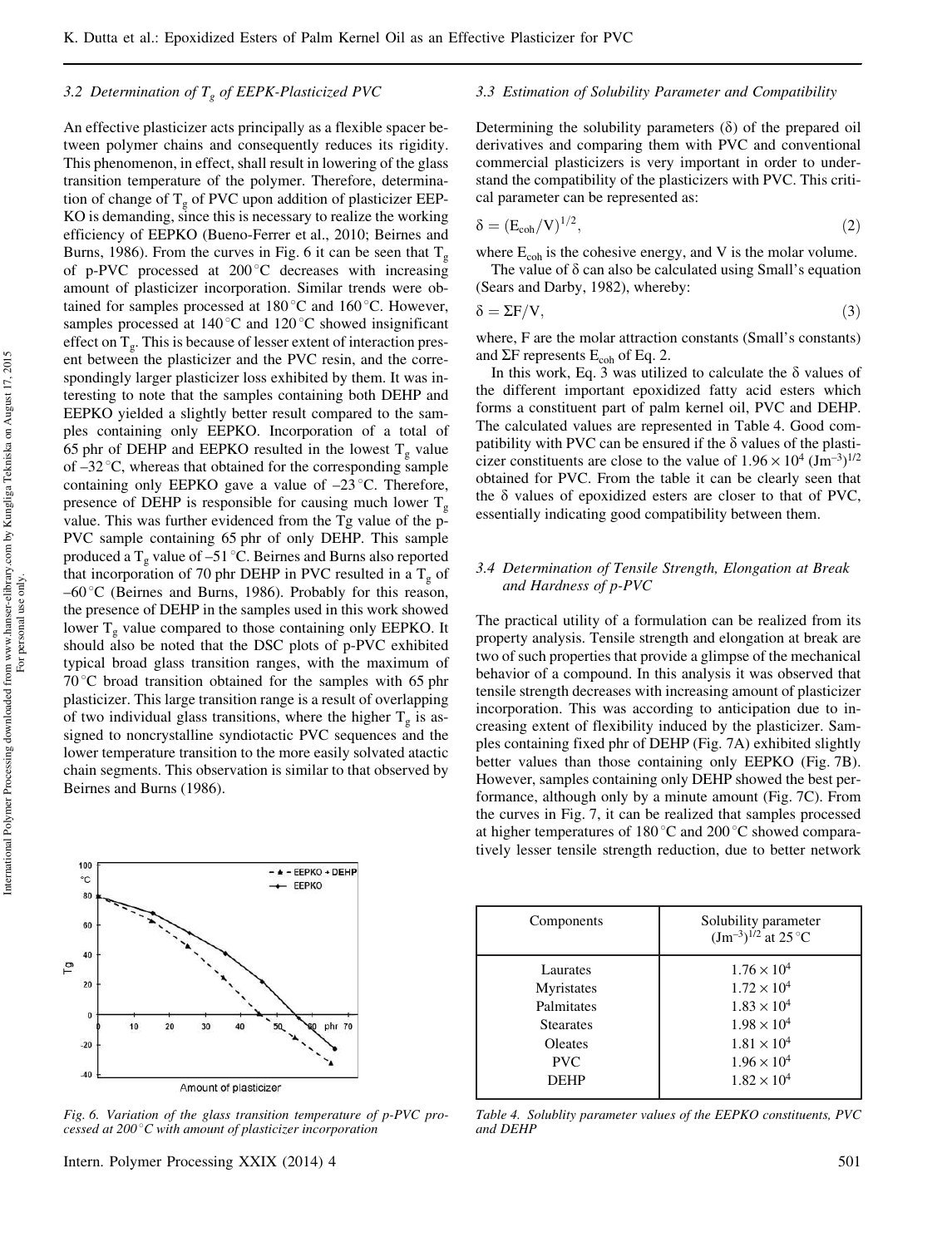formation via interactive association that have taken place in those samples. Processing at  $180^{\circ}$ C yielded a value of 6 MPa corresponding to 65 phr of total plasticizer (EEPKO and DEHP), whereas processing at  $200\degree$ C gave a value of 10 MPa (Fig. 7A). These values are slightly better than the values of 2 MPa and 5 MPa corresponding to their EEPKO counterparts, respectively (Fig. 7B). A comparative analysis of the three plasticizer systems analyzed in this study has been provided in Fig. 7D. The samples processed at  $200^{\circ}$ C, using the different plasticizer systems, have been comparatively analyzed. It can be clearly seen from the figure that both only EEPKO and EEP-KO and DEHP plasticizer systems have resulted in imparting superior tensile strengths of the p-PVC samples at lower plasticizer concentrations. However, at 65 phr plasticizer concentration, DEHP-plasticized PVC yielded better tensile strength.

Elongation at break curves represented in Fig. 8A and B clearly shows an increase in elongation at break values with increasing plasticizer content. Here too, the maximum elongation of 412% was observed corresponding to 65 phr EEPKO content processed at a temperature of  $200^{\circ}$ C. Increased flexibility along with the presence of better interaction between the plasticizer and the PVC resin resulted in such an enhanced value. However, in contrast to earlier observations, here the presence of only EEPKO yielded a superior result over the presence of both EEPKO and DEHP. The latter set of samples exhibited a maximum elongation at break value of 385%. Presence of only DEHP resulted in the least elongation at break value (Fig. 8C). The samples processed at  $200^{\circ}$ C, using the different plasticizer systems, have been comparatively analyzed for their elongation at break values (Fig. 8D). It can be clearly seen from the figure that at 65 phr plasticizer concentration, EEPKO-plasticized PVC yielded better elongation at break value, compared to only DEHP and EEPKO and DEHP plasticizer systems.

Shore A hardness values as represented in Fig. 9A and B show a similar trend as that obtained for tensile strength. Formulations containing both EEPKO and DEHP yielded a minutely larger reduction in hardness of p-PVC (Fig. 9A) compared to the formulations containing only EEPKO. Presence of only DEHP resulted in a maximum reduction in the hardness value (Fig. 9C). The maximum reduction for all the samples took place corresponding to the combination of 65 phr plasticizer and  $200^{\circ}$ C processing temperature. However, while comparing the three plasticizer systems studied in this work, it can be realized that EEPKO-plasticized PVC exhibited the least reduction in hardness at almost all plasticizer concentrations, and the difference widened at 65 phr plasticizer concentration (Fig. 9D).

From the above discussions it is clear that: (a) EEPKO exhibits a good compatibility with PVC, as proved by the solubility parameter, plasticizer loss, plasticizer migration and  $T_{\sigma}$  depression analysis; (b) EEPKO can complement other conventional plasticizer like DEHP in PVC formulations; (c) a higher degree of network formation via interactive associations is necessary to prevent plasticizer loss and to exhibit better mechanical properties; and (d) the optimum mechanical properties of EEPKO/p-PVC blends are obtained for samples processed at  $200^{\circ}$ C. Furthermore, from the enhancement of properties observed at a processing temperature of  $200^{\circ}$ C, followed by a drop in these properties upon increasing the temperature, it can be safely said that polymer degradation (if any) was negligible up to a temperature of  $200\degree$ C. This fact can also be realized from the color of the p-PVC sample (containing 65 phr of plasticizer), as presented in Fig. 10, clearly showing the



*Fig. 7. Variation of tensile strength of p-PVC with different amounts of plasticizer and at different processing temperatures. Formulations containing (A) both EEPKO and DEHP, (B) only EEPKO, and (C) only DEHP. (D) comparison of tensile strength of the p-PVC samples, containing three different plasticizer formulations (i. e. only DEHP, only EEPKO and both EEPKO and DEHP), processed at 200* °C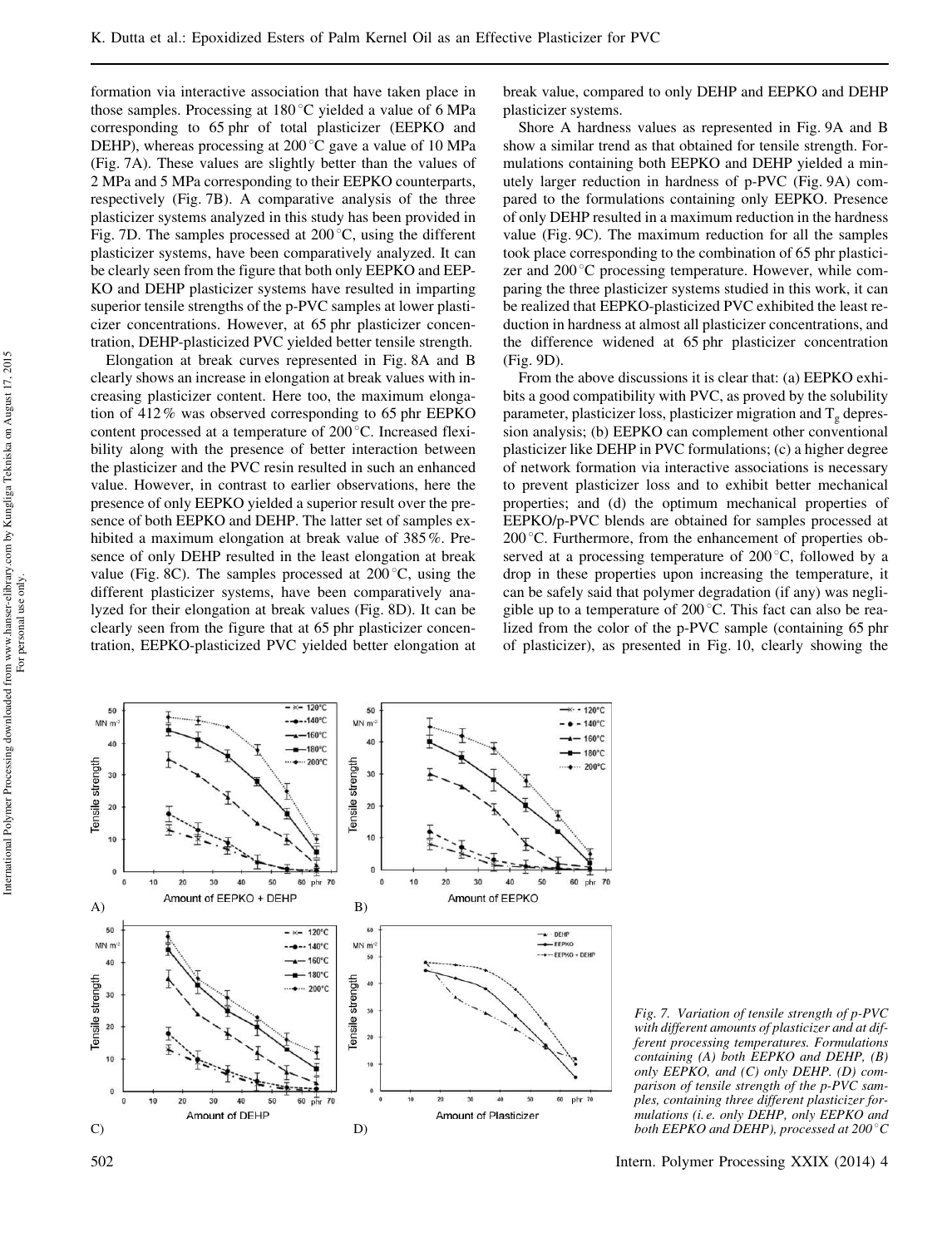

*Fig. 8. Variation of elongation at break values of p-PVC with different amounts of plasticizer and at different processing temperatures. Formulations containing (A) both EEPKO and DEHP, (B) only EEPKO, and (C) only DEHP. (D) comparison of elongation at break of the p-PVC samples, containing three different plasticizer formulations (i. e. only DEHP, only EEPKO and both EEPKO and DEHP), processed at 200*8*C*

*Fig. 9. Variation of shore A hardness of p-PVC with different amounts of plasticizer and at different processing temperatures. Formulations containing (A) both EEPKO and DEHP, (B) only EEPKO, and (C) only DEHP. (D) comparison of shore A hardness of the p-PVC samples, containing three different plasticizer formulations (i. e. only DEHP, only EEPKO and both EEPKO and DEHP), processed at 200*8*C*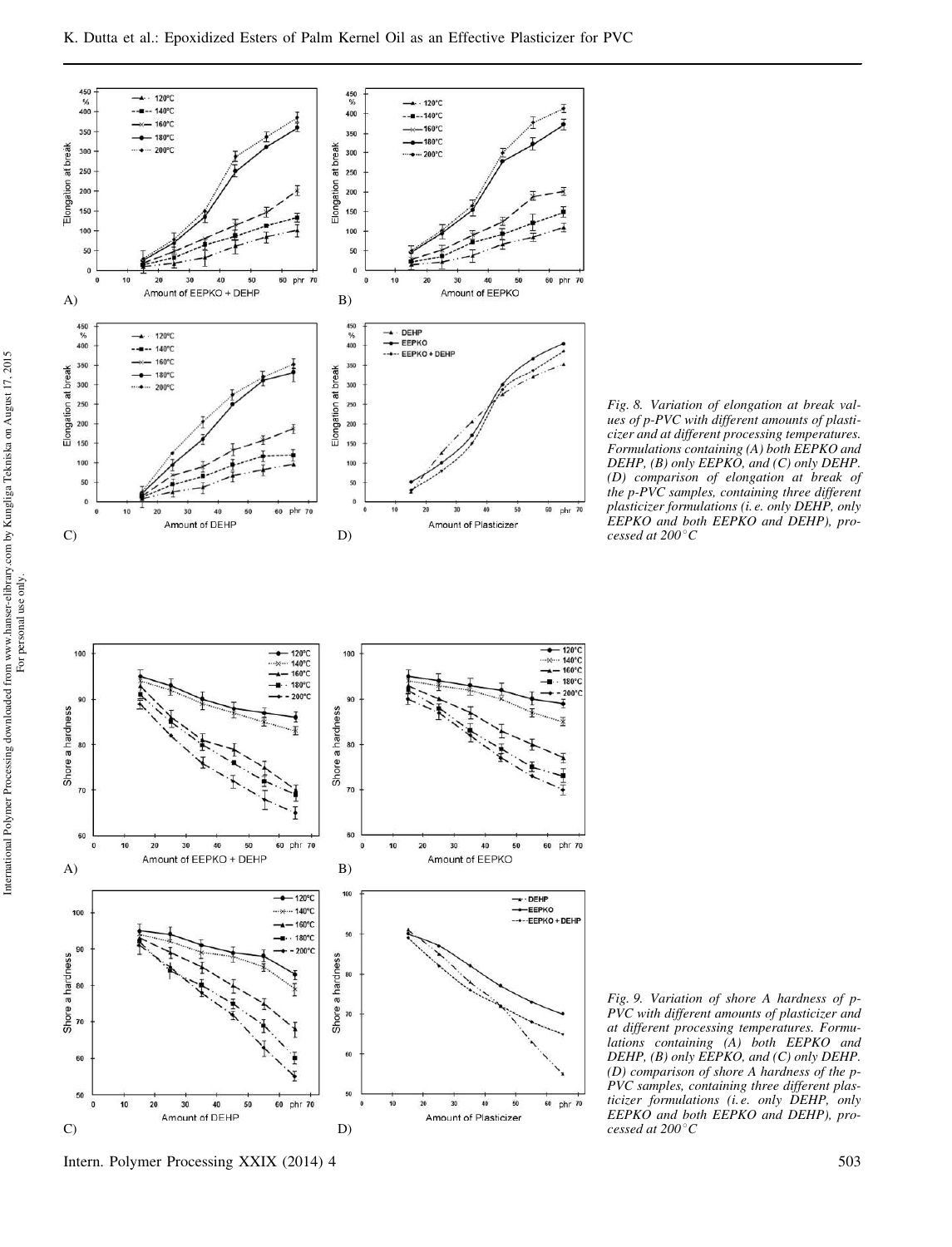

*Fig. 10. The effects of processing temperature on the color of the p-PVC sample, containing 65 phr of plasticizer*

transition of color from light yellow to black upon increasing the processing temperature from  $160^{\circ}$ C to  $220^{\circ}$ C. It can be realized from the figure that beyond  $200^{\circ}$ C the blackening of the sample indicated probable degradation. Nevertheless, the degree of network formation via interactive associations achieved at this temperature was not complete as can be seen from Fig. 7, 8, and 9 and has been reported previously by Fenollar et al. (2009), and further enhancement of extent of interactive associations was not possible due to degradation of PVC at higher temperatures.

#### 4 Conclusions

The potential of epoxidized and butyl alcohol esterified palm kernel oil to function as an efficient plasticizer in PVC was exploited in this work. The used plasticizer resulted in enhanced mechanical properties. The values obtained for various parameters are closely comparable to that obtained from the use of traditional plasticizers and other commonly used vegetable oil plasticizers, as can be seen from the references mentioned against them. Moreover, different processing temperatures resulted in different mechanical properties of p-PVC, with an optimum reached at  $200^{\circ}$ C. A higher processing temperature resulted in severe deterioration of properties, presumably due to polymer degradation. The percent plasticizer losses recorded for the different samples processed at  $200^{\circ}$ C were better than those processed at a lower temperature. The glass transition temperature of the sample prepared with 65 phr plasticizer showed a typical  $70^{\circ}$ C broad peak centered around  $-23$  °C. It showed a tensile strength of 6 MNm<sup>-2</sup>, an elongation at break value of 410%, and a shore A hardness of about 70. Apart from these inspiring results there are several other advantages of using EEPKO as green plasticizers: (a) It is a relatively inexpensive commodity; (b) its transesterification and epoxidation are relatively simple processes; (c) epoxy esters are known to impart a good heat stabilization effect; and (d) as these esters are derived from the natural triglycerides, they are likely to be more suitable for application in food grade PVC products. However, much further improvements, in terms of migration of plasticizer, are required before EEPKO can be used in food grade PVC products. Work on this particular aspect is being presently carried out in this laboratory.

#### References

- Agarwal, D. K., Lawrence, W. H., Turner, J. E. and Autian, J., "Effects of Parenteral Di-(2-ethylhexyl)phthalate (DEHP) on Gonadal Biochemistry, Pathology, and Reproductive Performance of Mice", J. Toxicol. Environ. Health, 26, 39 – 59 (1989)
- ASTM D 2240-00, Shore Hardness Testing of Plastics (2000)
- ASTM D 5227-01, Standard Test Method for Measurement of Hexane Extractable Content of Polyolefins (2001)
- Badri, K. H., Ahmad, S. H.and Zakaria, S., \Production of a High-Functionality RBD Palm Kernel Oil-Based Polyester Polyol", J. Appl. Polym. Sci., 81, 384 – 389 (2001), DOI:10.1002/app.1449
- Baltacioglu, H., Balköse, D., "Effect of Zinc Stearate and/or Epoxidized Soybean Oil on Gelation and Thermal Stability of PVC-DOP Plastigels", J. Appl. Polym. Sci., 74, 2488 – 2498 (1999), DOI:10.1002/(SICI)1097-4628(19991205)74:10<2488::AID-APP18>3.0.CO;2-B
- Beirnes, K. J., Burns, C. M., \Thermal Analysis of the Glass Transition of Plasticized Poly(vinyl chloride)", J. Appl. Polym. Sci., 31, 2561 – 2567 (1986), DOI:10.1002/app.1986.070310815
- Benaniba, M. T., Belhaneche-Bensemra, N. and Gelbard, G., "Stabilizing Effect of Epoxidized Sunflower Oil on the Thermal Degradation of Poly(vinyl chloride)", Polym. Degrad. Stab., 74, 501 – 505 (2001), DOI:10.1016/S0141-3910(01)00170-7
- Benecke, H. P., Vijayendran, B. R. and Elhard, J. D., U.S. Patent 6 797 753 B2 (2004)
- Bouchareb, B., Benaniba, M. T., \Effects of Epoxidized Sunflower Oil on the Mechanical and Dynamical Analysis of the Plasticized Poly(vinyl chloride)", J. Appl. Polym. Sci., 107, 3442 – 3450 (2008), DOI:10.1002/app.27458
- Boudhani, H., Lainé, C., Fulchiron, R. and Cassagnau, P., "Rheology and Gelation Kinetics of PVC Plastisols", Rheol. Acta, 46, 825 – 838 (2007), DOI:10.1007/s00397-006-0157-4
- BS 746, Appendix E, Test methods E.1, E.2, E.3 and E.4. Accelerated Ageing, Loss of Mass and Non-Contamination Tests (1976)
- Bueno-Ferrer, C., Garrigós, M. C. and Jiménez, A., "Characterization and Thermal Stability of Poly(vinyl chloride) Plasticized with Epoxidized Soybean Oil for Food Packaging", Polym. Degrad. Stab., 95, 2207-2212 (2010),
	- DOI:10.1016/j.polymdegradstab.2010.01.027
- Campbell, I., McConnell, G., "Chlorinated Paraffins and the Environment. 1. Environmental Occurrence", Environ. Sci. Technol., 14, 1209 – 1214 (1980), DOI:10.1021/es60170a001
- Demertzis, P. G., Riganakos, K. A. and Akrida-Demertzi, K., "Gas Chromatographic Studies on Polymer-Plasticizer Compatibility: Interactions Between Food-Grade PVC and Epoxidized Soybean Oil", Eur. Polym. J., 27, 231 – 235 (1991), DOI:10.1016/0014-3057(91)90098-9
- Erythropel, H. C., Marić, M. and Cooper, D. G., "Designing Green Plasticizers: Influence of Molecular Geometry on Biodegradation and Plasticization Properties", Chemosphere, 86, 759 – 766 (2012), DOI:10.1016/j.chemosphere.2011.10.054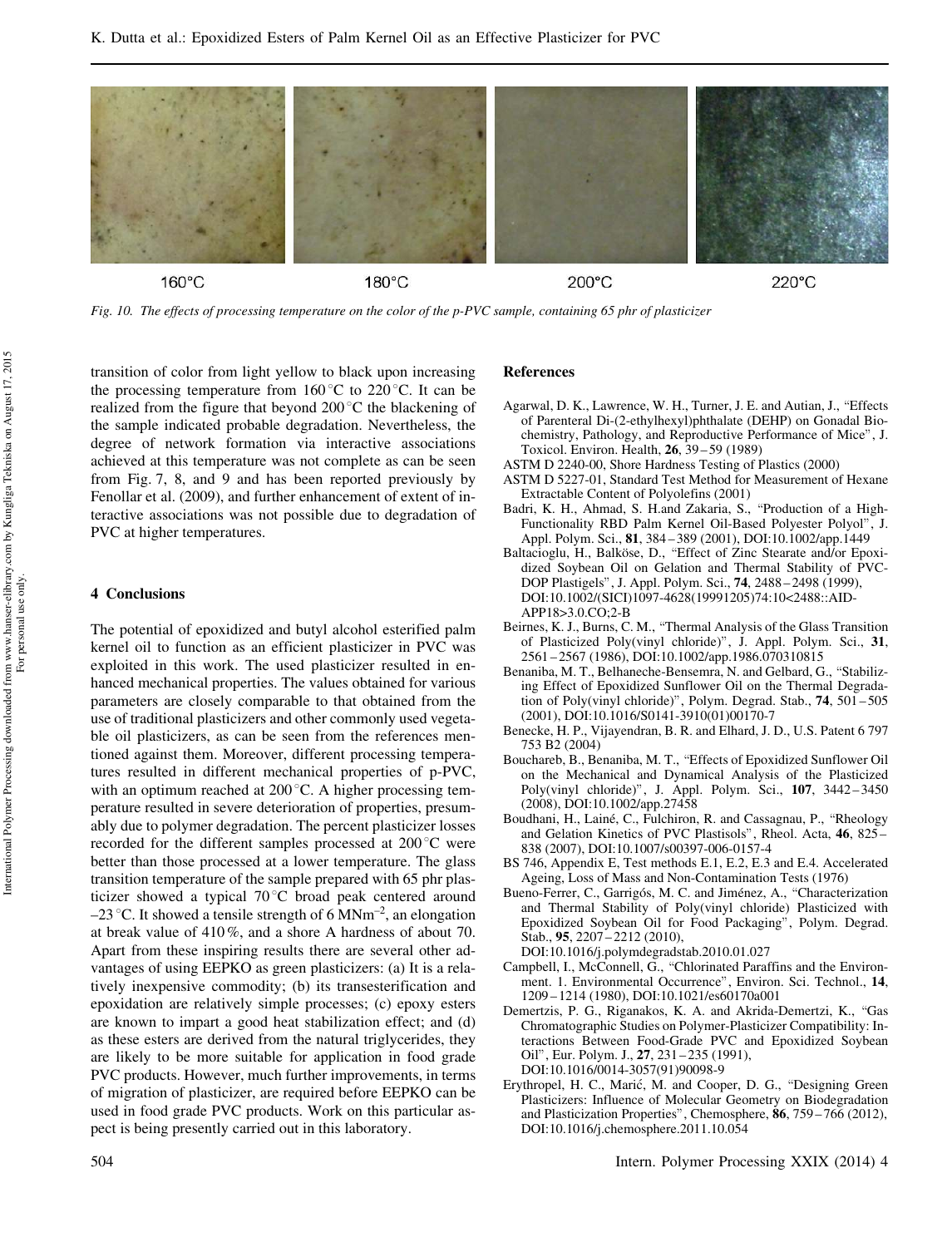- Fenollar, O., Garćia, D., Sánchez, L., López, J. and Balart, R., "Optimization of the Curing Conditions of PVC Plastisols Based on the Use of an Epoxidized Fatty Acid Ester Plasticizer", Eur. Polym. J., 45, 2674 – 2684 (2009), DOI:10.1016/j.eurpolymj.2009.05.029
- Fong, M. N. F., Salimon, J., \Epoxidation of Palm Kernel Oil Fatty Acids", J. Sci. Technol., 4, 87 – 98 (2012)
- Gall, R. J., Greenspan, F. P., \Epoxy Compounds from Unsaturated Fatty Acid Esters", Ind. Eng. Chem., 47, 147 – 148 (1955), DOI:10.1021/ie50541a045
- Gan, L. H., Ooi, K. S., Goh, S. H., Gan, L. M. and Leong, Y. C., \Epoxidized Esters of Palm Olein as Plasticizers for Poly(vinylchloride)", Eur. Polym. J., 31, 719 – 724 (1995), DOI:10.1016/0014-3057(95)00031-3
- García, J. C., Marcilla, A., "Rheological Study of the Influence of the Plasticizer Concentration in the Gelation and Fusion Processes of PVC Plastisols", Polymer, 39, 3507 – 3514 (1998), DOI:10.1016/S0032-3861(97)00297-8
- Gibbons, W. S., Kusy, R. P., \Effects of Plasticization on the Dielectric Properties of Poly(vinyl chloride) Membranes", Thermochim. Acta., 284, 21 – 45 (1996), DOI:10.1016/0040-6031(96)02933-4
- Gil, N., Saska, M. and Negulescu, I., "Evaluation of the Effects of Biobased Plasticizers on the Thermal and Mechanical Properties of Poly(vinyl chloride)", J. Appl. Polym. Sci., 102, 1366 – 1373 (2006), DOI:10.1002/app.24132
- Goh, S. H., Choo, Y. M. and Ong, S. H., "Minor Constituents of Palm Oil", J. Am. Oil Chem. Soc., 62, 237 – 240 (1985), DOI:10.1007/BF02541384
- Hammarling, L., Gustavsson, H., Svensson, K., Karlsson, S. and Oskarsson, A., "Migration of Epoxidized Soya Bean Oil from Plasticized PVC Gaskets into Baby Food", Food Addit. Contam., 15, 203 – 208 (1998), DOI:10.1080/02652039809374631
- Hong, P.-D., Huang, H.-T., "Effect of Polymer-Solvent Interaction on Gelation of Polyvinyl Chloride Solutions", Eur. Polym. J., 35, 2155 – 2164 (1999), DOI:10.1016/S0014-3057(99)00023-3
- Horn, O., Nalli, S., Cooper, D. and Nicell, J., "Plasticizer Metabolites in the Environment", Water Res., 38, 3693 – 3698 (2004), DOI:10.1016/j.watres.2004.06.012
- ISO 527-2, Tensile Testing of Moulding and Extrusion Plastics (2012)
- Karmalm, P., Hjertberg, T., Jansson, A. and Dahl, R., "Thermal Stability of Poly(vinyl chloride) with Epoxidised Soybean Oil as Primary Plasticizer", Polym. Degrad. Stab., 94, 2275 – 2281 (2009a), DOI:10.1016/j.polymdegradstab.2009.07.019
- Karmalm, P., Hjertberg, T., Jansson, A., Dahl, R. and Ankner, K., "Network Formation by Epoxidised Soybean Oil in Plastisol Poly-(vinylchloride)", Polym. Degrad. Stab., 94, 1986 – 1990 (2009b), DOI:10.1016/j.polymdegradstab.2009.07.029
- Kastner, J., Cooper, D. G., Marić, M., Dodd, P. and Yargeau, V., "Aqueous Leaching of Di-2-Ethylhexyl Phthalate and "Green" Plasticizers from Poly (vinyl chloride)", Sci. Total Environ., 432, 357 – 364 (2012), DOI:10.1016/j.scitotenv.2012.06.014
- Kwak, S.-Y., "Structural Changes of PVC Plastisols in Progress of Gelation and Fusion as Investigated with Temperature-Dependent Viscoelasticity, Morphology, and Light Scattering", J. Appl. Polym. Sci., 55, 1683 – 1690 (1995a), DOI:10.1002/app.1995.070551208
- Kwak, S.-Y., "In Situ, Quantitative Characterization of Gelation and Fusion Mechanism in Poly(vinyl chloride) Plastisols by Small Angle Light Scattering (SALS)", Polym. Eng. Sci., 35, 1106-1112 (1995b), DOI:10.1002/pen.760351306
- Lau, O.-W., Wong, S.-K., "Contamination in Food from Packaging Material", J. Chromatogr. A, 882, 255 - 270 (2000), DOI:10.1016/S0021-9673(00)00356-3
- Lee, J. H., Park, C. W. and Noh, I., \Thermal Stabilization of PVC in Non-Toxic Stabilizer Systems. 4. Thermal Stabilization by PEG and Epoxidized Soybean Oil System", Polym. Korea, 19, 543 – 550 (1995)
- López, J., Balart, R. and Jiménez, A., "Influence of Crystallinity in the Curing Mechanism of PVC Plastisols", J. Appl. Polym. Sci., 91, 538 – 544 (2004), DOI:10.1002/app.13122
- Man, Y. B. C., Hussin, W. R. W., "Comparison of the Frying Performance of Refined, Bleached and Deodorized Palm Olein and Coconut Oil", J. Food Lipids, 5, 197 – 210 (1998), DOI:10.1111/j.1745-4522.1998.tb00120.x
- Intern. Polymer Processing XXIX (2014) 4 505
- Marcilla, A., García, J. C., "Rheological Study of PVC Plastisols during Gelation and Fusion", Eur. Polym. J., 33, 349 – 355 (1997a), DOI:10.1016/S0014-3057(96)00131-0
- Marcilla, A., García, J. C., \Theoretical Model for the Gelation and Fusion Mechanisms of PVC Plastisols Based on Rheological Measurements", Eur. Polym. J., 33, 357 – 363 (1997b), DOI:10.1016/S0014-3057(96)00131-0
- Marcilla, A., García, J. C., "Qualitative Model for Viscoelastic Measurement during Gelation and Fusion of PVC Plastisols", Eur. Polym. J., 34, 1341 – 1348 (1998), DOI:10.1016/S0014-3057(97)00256-5
- Navarro, R., Perrino, M. P., Tardajos, M. G. and Reinecke, H., "Phthalate Plasticizers Covalently Bound to PVC: Plasticization with Suppressed Migration", Macromolecules, 43, 2377 – 2381 (2010), DOI:10.1021/ma902740t
- Ovchinnikov, Y. V., Tetel'Baum, B. Y. and Maklakov, A. J., "Effects of Aging and Temperature on Changes in the States of Poly(vinylchloride)-Plasticizer Systems", Vysokomol. Soedin. Ser. A, 13, 2422 – 2428 (1971)
- Rosli, W. D. W., Kumar, R. N., Zah, S. M. and Hilmi, M. M., \UV Radiation Curing of Epoxidized Palm Oil-Cycloaliphatic Diepoxide System Induced by Cationic Photoinitiators for Surface Coatings", Eur. Polym. J., 39, 593-600 (2003), DOI:10.1016/S0014-3057(02)00241-0
- Satue, M. T., Huang, S.-W. and Frankel, E. N., "Effect of Natural Antioxidants in Virgin Olive Oil on Oxidative Stability of Refined, Bleached, and Deodorized Olive Oil", J. Am. Oil Chem. Soc., 72, 1131 – 1137 (1995), DOI:10.1007/BF02540978
- Sears, J. K., Darby, J. R.: The Technology of Plasticizers, Wiley, New York (1982)
- Semsarzadeh, M. A., Mehrabzadeh, M. and Arabshahi, S. S., "Dynamic Mechanical Behavior of the Dioctyl Phthalate Plasticized Polyvinyl Chloride-Epoxidized Soya Bean Oil", Eur. Polym. J., 38, 351 – 358 (2002), DOI:10.1016/S0014-3057(01)00168-9
- Shea, K. M., "Pediatric Exposure and Potential Toxicity of Phthalate Plasticizers", Pediatrics, 111, 1467 – 1474 (2003), DOI:10.1542/peds.111.6.1467
- Staples, C. A., Peterson, D. R., Parkerton, T. F. and Adams, W. J., "The Environmental Fate of Phthalate Esters: A Literature Review", Chemosphere, 35, 667 – 749 (1997), DOI:10.1016/S0045-6535(97)00195-1
- Starnes, W. H., Du, B., Kim, S., Zaikov, V. G., Ge, X. L. and Culyba, E. K. "Thermal Stabilization and Plasticization of Poly(vinylchloride) by Ester Thiols: Update and Current Status", Thermochim. Acta, 442, 78-80 (2006), DOI:10.1016/j.tca.2006.01.018
- Storey, R. F., Mauritz, K. A. and Cox, B. D., "Diffusion of Various Dialkyl Phthalate Plasticizers in PVC", Macromolecules, 22, 289 – 294 (1989), DOI:10.1021/ma00191a053
- Tawfik, S. Y., Asaad, J. N. and Sabaa, M. W., \Thermal and Mechanical Behaviour of Flexible Poly (vinyl chloride) Mixed with Some Saturated Polyesters", Polym. Degrad. Stab., 91, 385 – 392 (2006), DOI:10.1016/j.polymdegradstab.2005.04.041
- Tickner, J. A., Schettler, T., Guidotti, T., McCally, M. and Rossi, M., "Health Risks Posed by Use of Di-2-Ethylhexyl Phthalate (DEHP) in PVC Medical Devices: A Critical Review", Am. J. Ind. Med., 39, 100 – 111 (2001), DOI:10.1002/1097-0274(200101)39:1<100:: AID-AJIM10>3.0.CO;2-Q
- Treinen, K. A., Heindel, J. J., \Evidence that MEHP Inhibits Rat Granulosa Cell Function by a Protein Kinase C-Independent Mechanism", Reprod. Toxicol., 6, 143 – 148 (1992), DOI:10.1016/0890-6238(92)90116-B
- Tsumura, Y., Ishimitsu, S., Kaihara, A., Yoshii, K., Nakamura, Y. and Tonogai, Y., "Di(2-ethylhexyl) Phthalate Contamination of Retail Packed Lunches Caused by PVC Gloves used in the Preparation of Foods", Food Addit. Contam., 18, 569 – 579 (2001), DOI:10.1080/02652030010028344
- Tsumura, Y., Ishimitsu, S., Kaihara, A., Yoshii, K. and Tonogai, Y., \Phthalates, Adipates, Citrate and Some of the Other Plasticizers Detected in Japanese Retail Foods: A Survey", J. Health Sci., 48, 493 – 502 (2002), DOI:10.1248/jhs.48.493